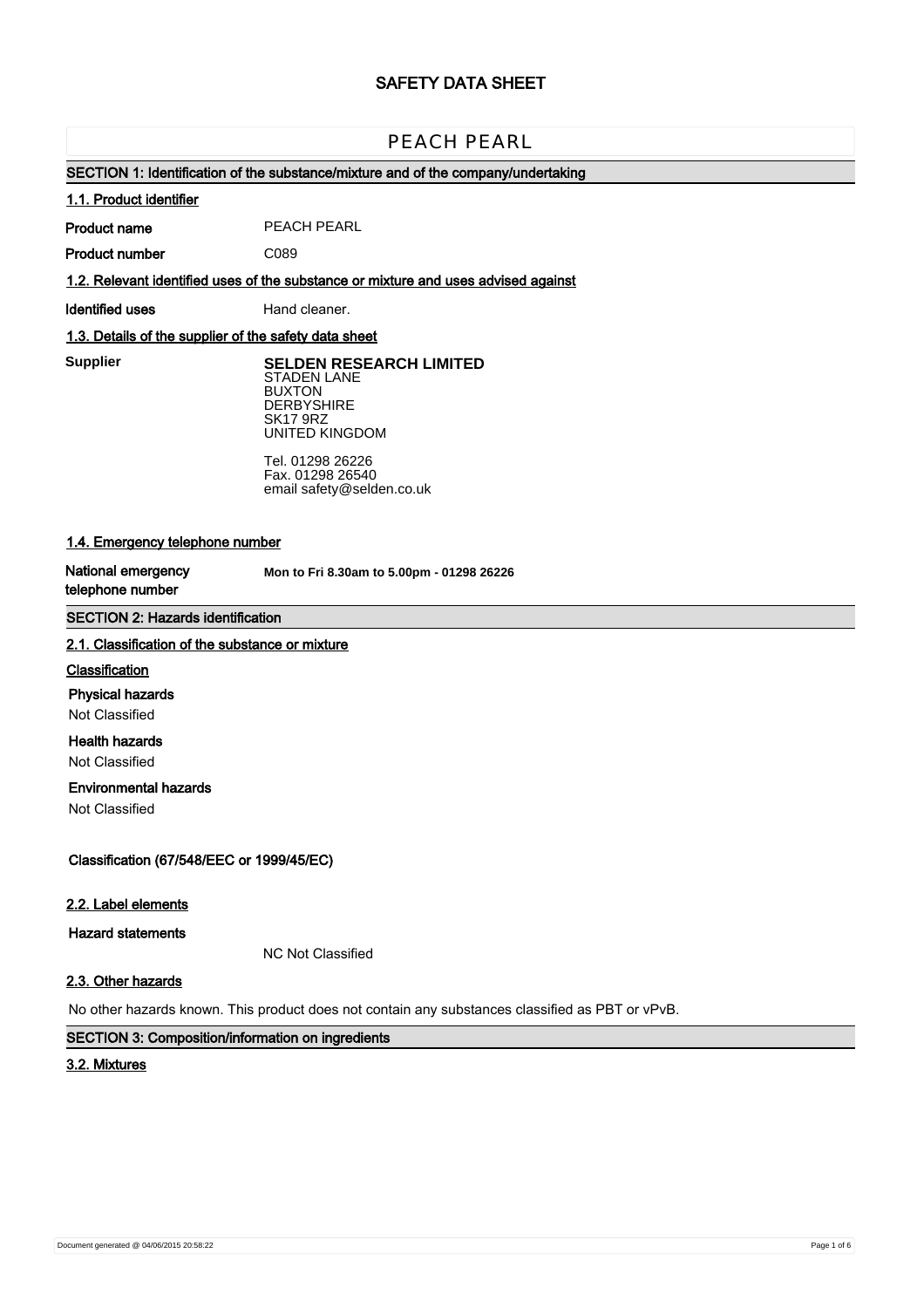# **Sodium alkylether sulphate 5-10%**

**CAS number:** 13150-00-0 **EC number:** —

| <b>Classification</b>    | Classification (67/548/EEC or 1999/45/EC) |
|--------------------------|-------------------------------------------|
| Skin Irrit. 2 - H315     | Xi:R38.R41.                               |
| Eye Dam. 1 - H318        |                                           |
| Aquatic Chronic 3 - H412 |                                           |

The Full Text for all R-Phrases and Hazard Statements are Displayed in Section 16.

**Composition comments** This is a product which is regulated by the Cosmetic Products (Safety ) Regulations. For full composition please see product label.

## **SECTION 4: First aid measures**

## **4.1. Description of first aid measures**

## **Inhalation**

Not relevant as inhalation unlikely.

## **Ingestion**

Rinse mouth thoroughly with water. Get medical attention if any discomfort continues.

### **Skin contact**

Not applicable

### **Eye contact**

Remove any contact lenses and open eyelids wide apart. Continue to rinse for at least 15 minutes. Continue to rinse for at least 15 minutes. Get medical attention if any discomfort continues.

## **4.2. Most important symptoms and effects, both acute and delayed**

## **Inhalation**

No specific symptoms known.

#### **Ingestion**

No specific symptoms known.

**Eye contact**

May cause temporary eye irritation.

## **4.3. Indication of any immediate medical attention and special treatment needed**

## **Notes for the doctor**

Treat symptomatically.

## **SECTION 5: Firefighting measures**

## **5.1. Extinguishing media**

## **Suitable extinguishing media**

The product is not flammable. Use fire-extinguishing media suitable for the surrounding fire.

## **5.2. Special hazards arising from the substance or mixture**

## **5.3. Advice for firefighters**

## **Special protective equipment for firefighters**

Wear positive-pressure self-contained breathing apparatus (SCBA) and appropriate protective clothing.

## **SECTION 6: Accidental release measures**

# **6.1. Personal precautions, protective equipment and emergency procedures**

## **Personal precautions**

Avoid contact with eyes. For personal protection, see Section 8.

## **6.2. Environmental precautions**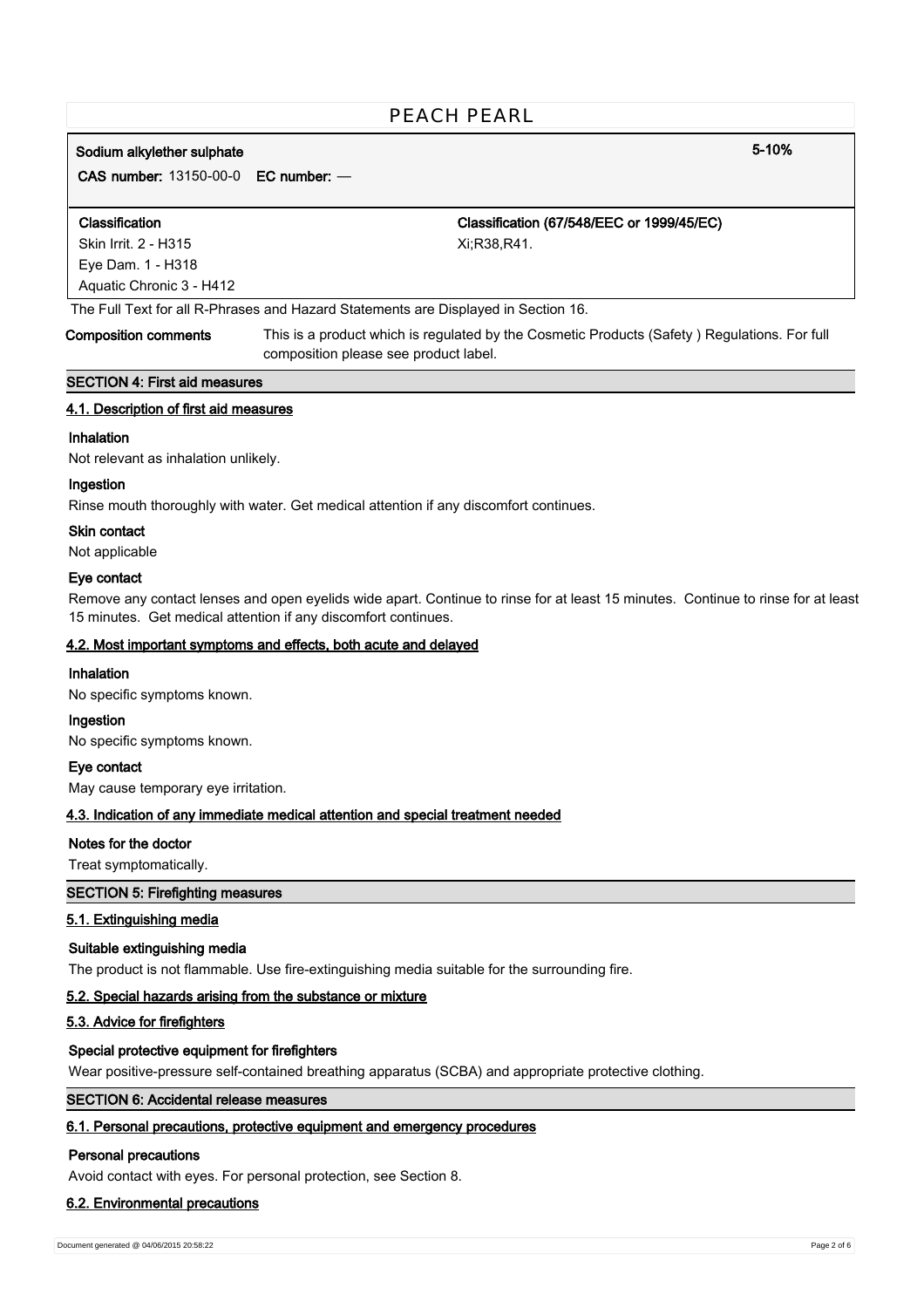## **Environmental precautions**

Not considered to be a significant hazard due to the small quantities used.

### **6.3. Methods and material for containment and cleaning up**

## **Methods for cleaning up**

Stop leak if possible without risk. Absorb in vermiculite, dry sand or earth and place into containers. Flush contaminated area with plenty of water. Avoid the spillage or runoff entering drains, sewers or watercourses.

#### **6.4. Reference to other sections**

#### **Reference to other sections**

For personal protection, see Section 8. For waste disposal, see Section 13.

#### **SECTION 7: Handling and storage**

#### **7.1. Precautions for safe handling**

#### **Usage precautions**

Avoid contact with eyes.

#### **7.2. Conditions for safe storage, including any incompatibilities**

#### **Storage precautions**

Store in tightly closed original container in a dry, cool and well-ventilated place. Keep only in the original container.

#### **7.3. Specific end use(s)**

#### **Specific end use(s)**

The identified uses for this product are detailed in Section 1.2.

#### **Usage description**

See product label for detailed usage and instructions.

## **SECTION 8: Exposure Controls/personal protection**

## **8.1. Control parameters**

#### **Occupational exposure limits**

**Ingredient comments** WEL = Workplace Exposure Limits

#### **8.2. Exposure controls**

#### **Eye/face protection**

Not relevant.

**Other skin and body protection**

# Not applicable

**Respiratory protection**

Not relevant.

## **SECTION 9: Physical and Chemical Properties**

#### **9.1. Information on basic physical and chemical properties**

## **Appearance**

Liquid

#### **Colour**

Orange.

# **Odour**

Fruity.

#### **pH**

pH (concentrated solution): 6.5

#### **Initial boiling point and range**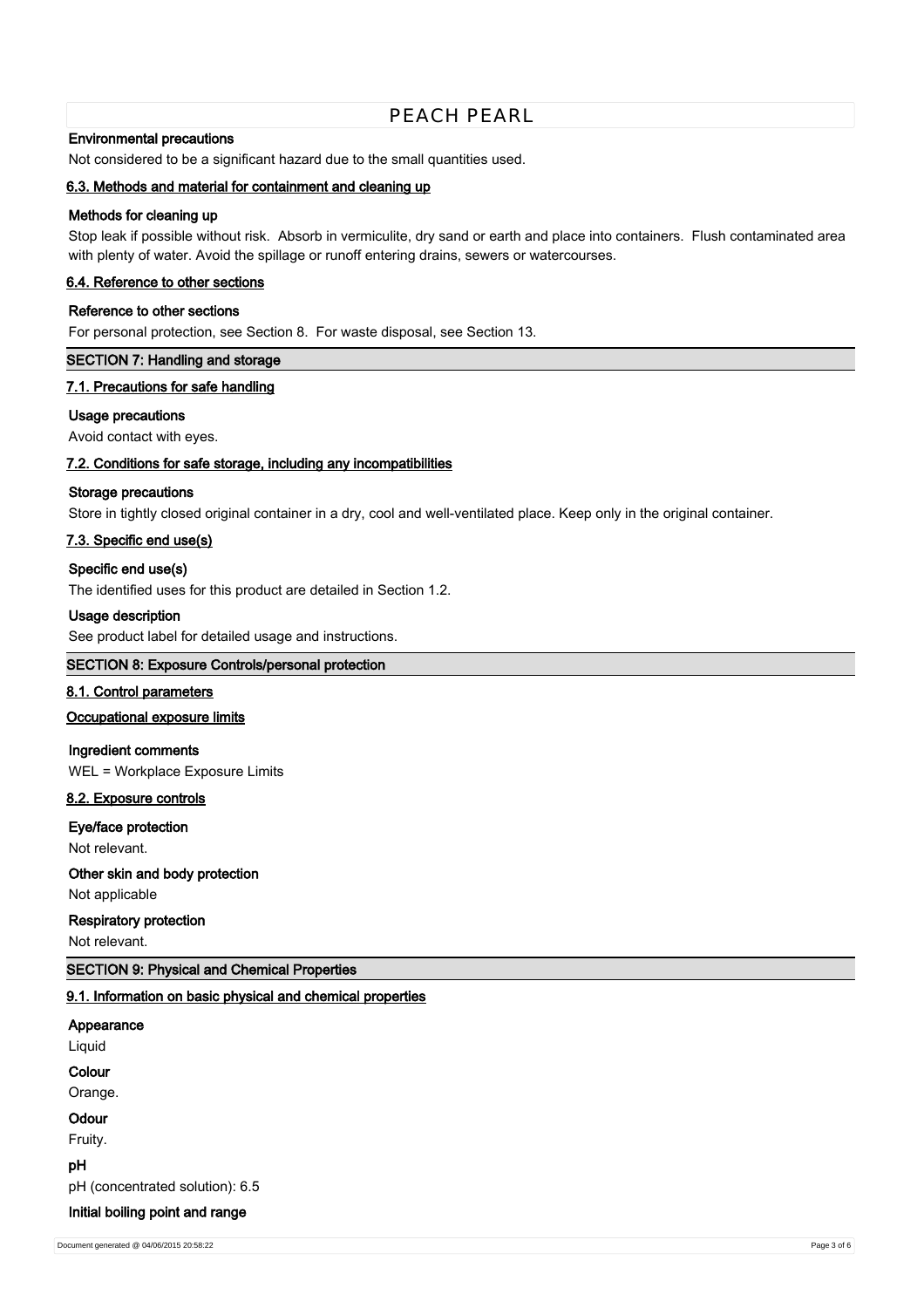$> 100^{\circ}$ C @

#### **Relative density**

1.010 - 1.020 @ @ 20°C

**Solubility(ies)** Soluble in water.

## **9.2. Other information**

## **Other information**

None.

### **SECTION 10: Stability and reactivity**

#### **10.1. Reactivity**

May react with other cleaning chemicals. For specific reactions refer to Section 10.5

#### **10.2. Chemical stability**

### **Stability**

Stable at normal ambient temperatures.

## **10.3. Possibility of hazardous reactions**

Not known.

## **10.4. Conditions to avoid**

There are no known conditions that are likely to result in a hazardous situation.

#### **10.5. Incompatible materials**

## **Materials to avoid**

No specific material or group of materials is likely to react with the product to produce a hazardous situation.

## **10.6. Hazardous decomposition products**

Does not decompose when used and stored as recommended.

## **SECTION 11: Toxicological information**

#### **11.1. Information on toxicological effects**

## **Toxicological effects**

No toxicological data is available for this mixture, however data can be provided for specific raw materials upon request.

#### **Ingestion**

May cause stomach pain or vomiting. Diarrhoea.

## **Skin contact**

Irritating to skin. Prolonged or repeated exposure may cause severe irritation.

## **Eye contact**

Irritation is likely.

## **SECTION 12: Ecological Information**

## **Ecotoxicity**

Not regarded as dangerous for the environment.

#### **12.1. Toxicity**

Aquatic toxicity has not been carried out on this product. Data for raw materials contained in this product, when available, can be provided when necessary.

## **12.2. Persistence and degradability**

#### **Persistence and degradability**

The surfactants contained within the product comply with the biodegradability criteria as laid down in Regulation (EC) No 648/2004.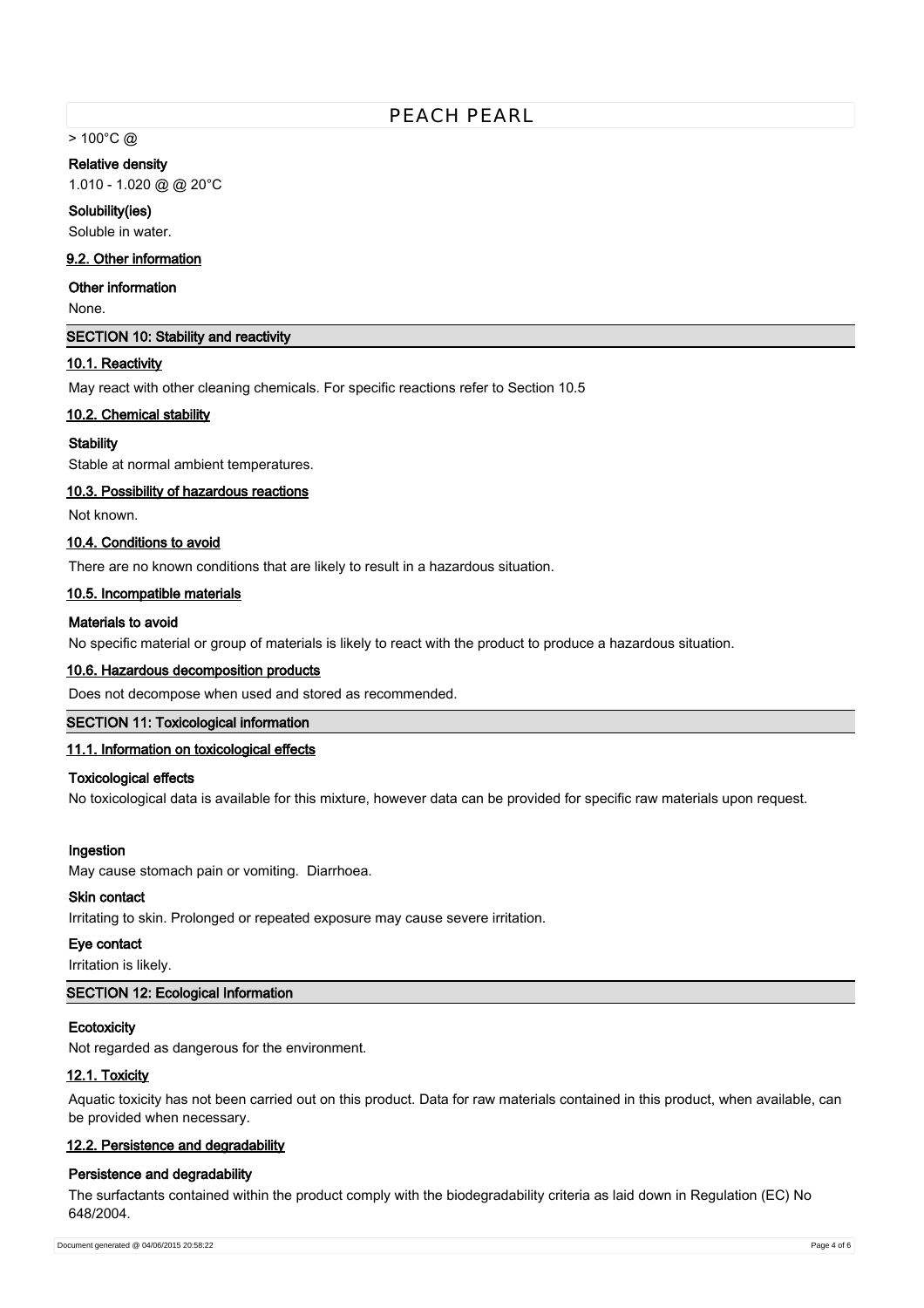#### **12.3. Bioaccumulative potential**

The product does not contain any substances expected to be bioaccumulating.

## **12.4. Mobility in soil**

#### **Mobility**

The product is soluble in water.

## **12.5. Results of PBT and vPvB assessment**

This product does not contain any substances classified as PBT or vPvB.

#### **12.6. Other adverse effects**

#### None known.

**SECTION 13: Disposal considerations**

#### **13.1. Waste treatment methods**

### **Disposal methods**

Dispose of waste to licensed waste disposal site in accordance with the requirements of the local Waste Disposal Authority.

| <b>SECTION 14: Transport information</b> |
|------------------------------------------|
|------------------------------------------|

| Rail transport notes | Not classified. |
|----------------------|-----------------|
| Sea transport notes  | Not classified. |
| Air transport notes  | Not classified. |

#### **14.1. UN number**

Not applicable.

#### **14.2. UN proper shipping name**

Not applicable.

#### **14.3. Transport hazard class(es)**

Not applicable.

### **14.4. Packing group**

Not applicable.

## **14.5. Environmental hazards**

#### **Environmentally hazardous substance/marine pollutant**

No.

## **14.6. Special precautions for user**

Not applicable.

#### **14.7. Transport in bulk according to Annex II of MARPOL73/78 and the IBC Code**

Not applicable.

#### **SECTION 15: Regulatory information**

## **15.1. Safety, health and environmental regulations/legislation specific for the substance or mixture**

#### **National regulations**

The Chemicals (Hazard Information and Packaging for Supply) Regulations 2009 (S.I 2009 No. 716). The Cosmetic Products (Safety) Regulations 1996

#### **EU legislation**

System of specific information relating to Dangerous Preparations. 2001/58/EC. Dangerous Preparations Directive 1999/45/EC. Regulation (EC) No 1907/2006 of the European Parliament and of the Council of 18 December 2006 concerning the Registration, Evaluation, Authorisation and Restriction of Chemicals (REACH) (as amended). Regulation (EC) No 1272/2008 of the European Parliament and of the Council of 16 December 2008 on classification, labelling and packaging of substances and